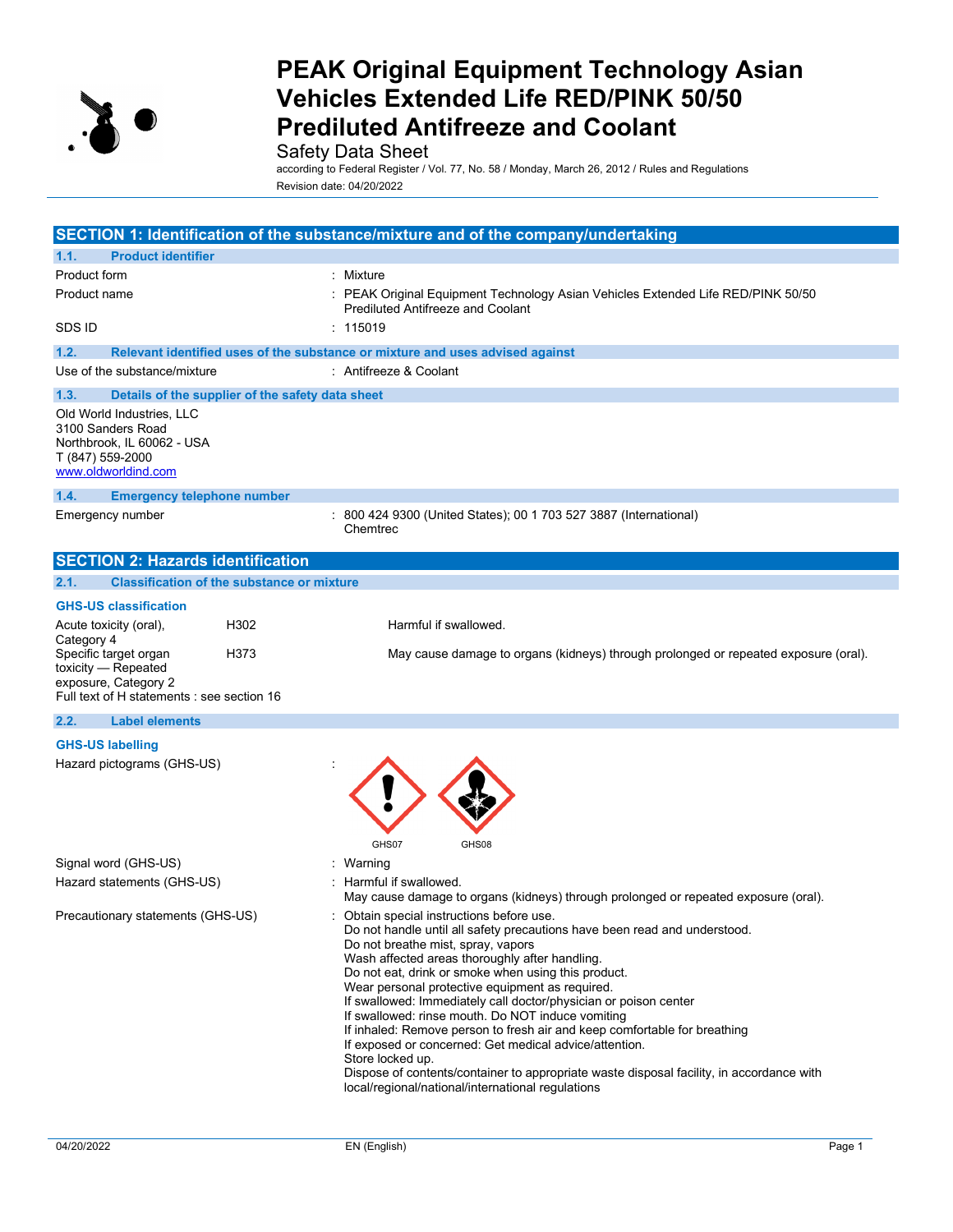Safety Data Sheet

according to Federal Register / Vol. 77, No. 58 / Monday, March 26, 2012 / Rules and Regulations

### **2.3. Other hazards**

#### No additional information available

#### **2.4. Unknown acute toxicity (GHS US)**

No data available

### **SECTION 3: Composition/information on ingredients**

**3.1. Substances**

#### Not applicable

| 3.2.<br><b>Mixtures</b> |  |
|-------------------------|--|
|-------------------------|--|

| <b>Name</b>                             | <b>Product identifier</b> | % by wt                            | <b>GHS-US classification</b>                                                               |
|-----------------------------------------|---------------------------|------------------------------------|--------------------------------------------------------------------------------------------|
| ethylene glycol (antifreezing agent)    | (CAS-No.) 107-21-1        | $\leq$ 50                          | Acute Tox. 4 (Oral), H302                                                                  |
| water (solvent)                         | (CAS-No.) 7732-18-5       | < 50                               | Not classified                                                                             |
| diethylene glycol (antifreezing agent)  | (CAS-No.) 111-46-6        | $\leq 3$                           | Acute Tox. 4 (Oral), H302<br>STOT RE 2, H373                                               |
| denatonium benzoate (embittering agent) | (CAS-No.) 3734-33-6       | $0.003 - 0.005$<br>$[30 - 50$ ppm] | Acute Tox. 4 (Oral), H302<br>Skin Irrit. 2, H315<br>Eye Irrit. 2A, H319<br>STOT SE 3, H335 |

Full text of hazard classes and H-statements : see section 16

| <b>SECTION 4: First aid measures</b>                                |                                                                                                                                                                                                                                                                                                                                                                                                                                                                                                                                    |
|---------------------------------------------------------------------|------------------------------------------------------------------------------------------------------------------------------------------------------------------------------------------------------------------------------------------------------------------------------------------------------------------------------------------------------------------------------------------------------------------------------------------------------------------------------------------------------------------------------------|
| <b>Description of first aid measures</b><br>4.1.                    |                                                                                                                                                                                                                                                                                                                                                                                                                                                                                                                                    |
| First-aid measures general                                          | : Never give anything by mouth to an unconscious person. If you feel unwell, seek medical<br>advice (show the label where possible).                                                                                                                                                                                                                                                                                                                                                                                               |
| First-aid measures after inhalation                                 | : If breathing is difficult, remove victim to fresh air and keep at rest in a position comfortable for<br>breathing. If not breathing, give artificial respiration. If you feel unwell, seek medical advice.                                                                                                                                                                                                                                                                                                                       |
| First-aid measures after skin contact                               | : Wash skin with plenty of water. Remove contaminated clothing. Wash contaminated clothing<br>before reuse. If skin irritation occurs: Rinse immediately with plenty of water (for at least 15<br>minutes). Get medical advice/attention.                                                                                                                                                                                                                                                                                          |
| First-aid measures after eye contact                                | : Remove contact lenses, if present and easy to do. Continue rinsing. Rinse immediately with<br>plenty of water for 15 minutes, lifting lower and upper lids. If eye irritation persists: Get medical<br>advice and attention.                                                                                                                                                                                                                                                                                                     |
| First-aid measures after ingestion                                  | : Obtain emergency medical attention. Rinse mouth. If the person is fully conscious, make<br>him/her drink two glasses of water. Never give an unconscious person anything to drink. Do<br>NOT induce vomiting. Call a POISON CENTER/doctor/physician if you feel unwell. If medical<br>advice is delayed, and if the person has swallowed a moderate volume of material (a few<br>ounces), then give three to four ounces of hard liquor, such as whiskey. For children, give<br>proportionally less liquor, according to weight. |
| 4.2.<br>Most important symptoms and effects, both acute and delayed |                                                                                                                                                                                                                                                                                                                                                                                                                                                                                                                                    |
| Symptoms/effects                                                    | : Causes damage to organs (kidneys) Oral.                                                                                                                                                                                                                                                                                                                                                                                                                                                                                          |
| Symptoms/effects after skin contact                                 | : May cause moderate irritation.                                                                                                                                                                                                                                                                                                                                                                                                                                                                                                   |
| Symptoms/effects after eye contact                                  | : Direct contact with the eyes is likely to be irritating.                                                                                                                                                                                                                                                                                                                                                                                                                                                                         |
| Symptoms/effects after ingestion                                    | : Swallowing a small quantity of this material will result in serious health hazard. The lethal dose<br>in humans is estimated to be 100 mL (3 oz).                                                                                                                                                                                                                                                                                                                                                                                |

#### **4.3. Indication of any immediate medical attention and special treatment needed**

A more effective intravenous antidote for physician uses is 4-methylpyrazaole, a potent inhibitor of alcohol dehydrogenases, which effectively blocks the formation of toxic metabolites of ethylene glycol. It has been used to decrease the metabolic consequences of ethylene glycol poisoning before metabolic acidosis coma, seizures, and renal failure have occured.

|             | <b>SECTION 5: Firefighting measures</b>                        |                                                                                                                                                                                                                                                                                                                                        |  |
|-------------|----------------------------------------------------------------|----------------------------------------------------------------------------------------------------------------------------------------------------------------------------------------------------------------------------------------------------------------------------------------------------------------------------------------|--|
| 5.1.        | <b>Extinguishing media</b>                                     |                                                                                                                                                                                                                                                                                                                                        |  |
|             | Suitable extinguishing media<br>Unsuitable extinguishing media | : Water fog. Fine water spray. Foam. Carbon dioxide. Dry chemical powder. Sand.<br>: Do not use a heavy water stream. May spread fire.                                                                                                                                                                                                 |  |
| 5.2.        | Special hazards arising from the substance or mixture          |                                                                                                                                                                                                                                                                                                                                        |  |
| Fire hazard |                                                                | : During a fire, smoke may contain the original material in addition to combustion products of<br>varying composition which may be toxic and/or irritating. Combustion products may include and<br>are not limited to: Carbon monoxide. Carbon dioxide. Product is not flammable or combustible<br>but may burn under fire conditions. |  |
| 04/20/2022  |                                                                | EN (English)<br>2/9                                                                                                                                                                                                                                                                                                                    |  |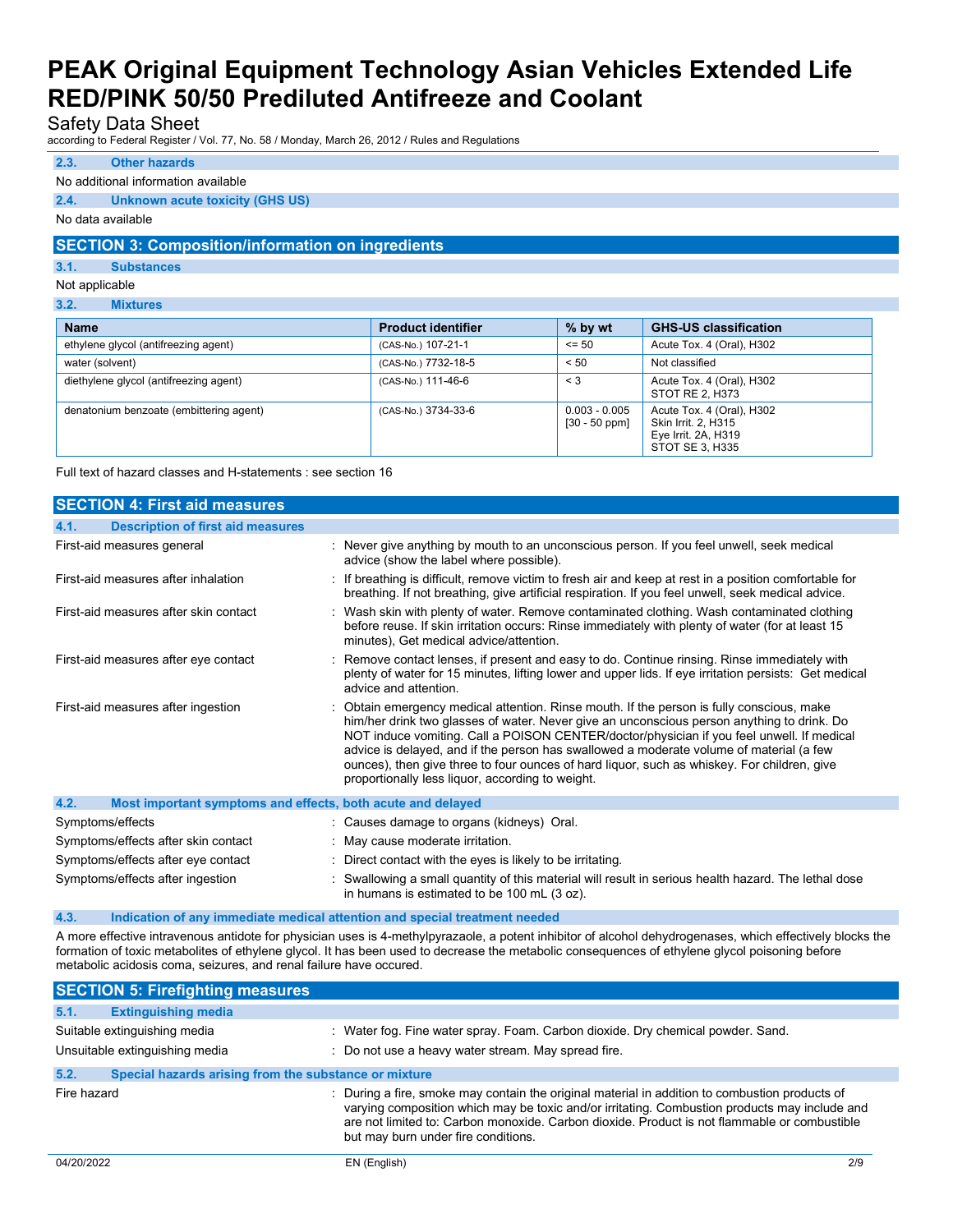Safety Data Sheet

according to Federal Register / Vol. 77, No. 58 / Monday, March 26, 2012 / Rules and Regulations

| Reactivity                                                             | : No dangerous reactions known under normal conditions of use.                                                                                                           |
|------------------------------------------------------------------------|--------------------------------------------------------------------------------------------------------------------------------------------------------------------------|
| 5.3.<br>Special protective equipment and precautions for fire-fighters |                                                                                                                                                                          |
| Firefighting instructions                                              | : Use water spray or fog for cooling exposed containers. Exercise caution when fighting any<br>chemical fire. Prevent fire fighting water from entering the environment. |
| Protection during firefighting                                         | : Do not enter fire area without proper protective equipment, including respiratory protection.                                                                          |

| <b>SECTION 6: Accidental release measures</b> |                                                                     |                                                                                                                                                                                                                                                                              |  |  |
|-----------------------------------------------|---------------------------------------------------------------------|------------------------------------------------------------------------------------------------------------------------------------------------------------------------------------------------------------------------------------------------------------------------------|--|--|
| 6.1.                                          | Personal precautions, protective equipment and emergency procedures |                                                                                                                                                                                                                                                                              |  |  |
| 6.1.1.                                        | For non-emergency personnel                                         |                                                                                                                                                                                                                                                                              |  |  |
|                                               | <b>Emergency procedures</b>                                         | : Evacuate unnecessary personnel.                                                                                                                                                                                                                                            |  |  |
| 6.1.2.                                        | For emergency responders                                            |                                                                                                                                                                                                                                                                              |  |  |
|                                               | Protective equipment                                                | : Equip cleanup crew with proper protection. Refer to section 8.2.                                                                                                                                                                                                           |  |  |
|                                               | <b>Emergency procedures</b>                                         | : Ventilate area.                                                                                                                                                                                                                                                            |  |  |
| 6.2.                                          | <b>Environmental precautions</b>                                    |                                                                                                                                                                                                                                                                              |  |  |
|                                               |                                                                     | Prevent entry to sewers and public waters. Notify authorities if liquid enters sewers or public waters.                                                                                                                                                                      |  |  |
| 6.3.                                          | Methods and material for containment and cleaning up                |                                                                                                                                                                                                                                                                              |  |  |
|                                               | Methods for cleaning up                                             | : Soak up spills with inert solids, such as clay or diatomaceous earth as soon as possible. Collect<br>spillage. Small quantities of liquid spill: take up in non-combustible absorbent material and<br>shovel into container for disposal. Store away from other materials. |  |  |
| 6.4.                                          | <b>Reference to other sections</b>                                  |                                                                                                                                                                                                                                                                              |  |  |
|                                               |                                                                     | For further information refer to section 13. For further information refer to section 8: "Exposure controls/personal protection".                                                                                                                                            |  |  |
|                                               | <b>SECTION 7: Handling and storage</b>                              |                                                                                                                                                                                                                                                                              |  |  |
| 7.1.                                          | <b>Precautions for safe handling</b>                                |                                                                                                                                                                                                                                                                              |  |  |
|                                               | Precautions for safe handling                                       | : Wash hands and other exposed areas with mild soap and water before eating, drinking or<br>smoking and when leaving work. Provide good ventilation in process area to prevent formation<br>of vapor.                                                                        |  |  |
|                                               | Hygiene measures                                                    | Do not eat, drink or smoke when using this product. Wash affected areas thoroughly after                                                                                                                                                                                     |  |  |

| handling.                                                                                                                                                                                                                                                                                                                                                                            |
|--------------------------------------------------------------------------------------------------------------------------------------------------------------------------------------------------------------------------------------------------------------------------------------------------------------------------------------------------------------------------------------|
|                                                                                                                                                                                                                                                                                                                                                                                      |
| : Keep only in the original container in a cool, well ventilated place away from : Heat sources,<br>direct sunlight. Keep container closed when not in use. Product may become solid at<br>temperatures below -37 °C (-34 °F). Do not store near food, foodstuffs, drugs or potable water<br>supplies. Do not cut, drill, weld, use a blowtorch on, etc. containers even when empty. |
| : Keep away from strong acids, strong bases and oxidizing agents.<br>: Sources of ignition.                                                                                                                                                                                                                                                                                          |
| Conditions for safe storage, including any incompatibilities<br>Storage conditions<br>Incompatible products<br>Incompatible materials                                                                                                                                                                                                                                                |

### **7.3. Specific end use(s)**

No additional information available

## **SECTION 8: Exposure controls/personal protection**

### **8.1. Control parameters**

| denatonium benzoate (3734-33-6) |                                 |                                                         |
|---------------------------------|---------------------------------|---------------------------------------------------------|
| Not applicable                  |                                 |                                                         |
| ethylene glycol (107-21-1)      |                                 |                                                         |
| <b>ACGIH</b>                    | Local name                      | Ethylene glycol                                         |
| <b>ACGIH</b>                    | ACGIH TWA (mg/m <sup>3</sup> )  | 10 mg/m <sup>3</sup>                                    |
| <b>ACGIH</b>                    | ACGIH TWA (ppm)                 | 25 ppm (Vapor fraction)                                 |
| <b>ACGIH</b>                    | ACGIH STEL (mg/m <sup>3</sup> ) | 10 mg/m <sup>3</sup> (Inhalable fraction, Aerosol only) |
| <b>ACGIH</b>                    | ACGIH STEL (ppm)                | 50 ppm (Vapor fraction)                                 |
| <b>ACGIH</b>                    | Remark (ACGIH)                  | Upper respiratory tract & eye irritant                  |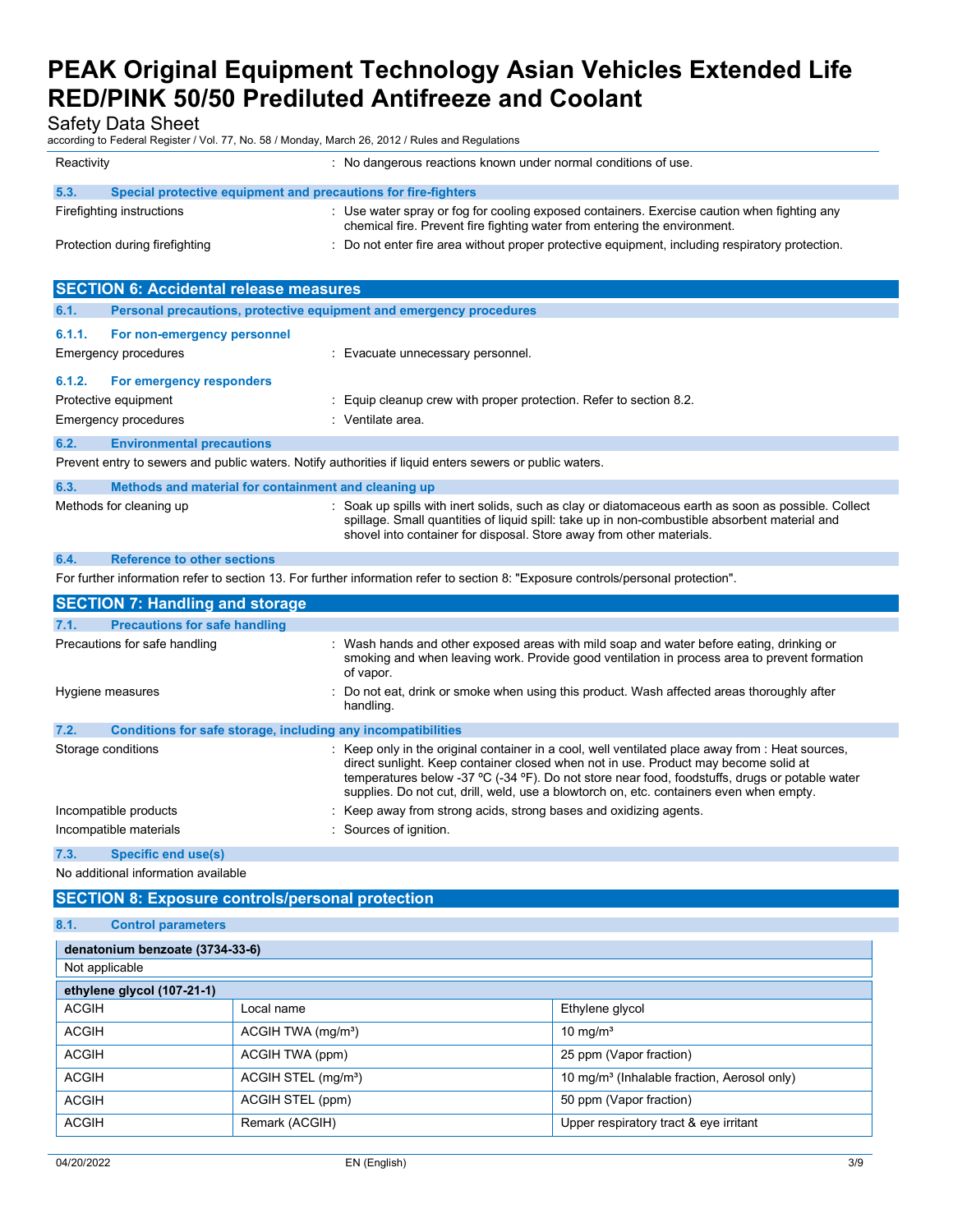### Safety Data Sheet

according to Federal Register / Vol. 77, No. 58 / Monday, March 26, 2012 / Rules and Regulations

| ethylene glycol (107-21-1)   |                      |            |
|------------------------------|----------------------|------------|
| <b>ACGIH</b>                 | Regulatory reference | ACGIH 2018 |
| diethylene glycol (111-46-6) |                      |            |
| Not applicable               |                      |            |
| water (7732-18-5)            |                      |            |
| Not applicable               |                      |            |

#### **8.2. Appropriate engineering controls**

#### No additional information available

**8.3. Individual protection measures/Personal protective equipment**

#### **Personal protective equipment:**

Avoid all unnecessary exposure. Gloves. Safety glasses.

#### **Hand protection:**

Wear protective gloves.

#### **Eye protection:**

Chemical goggles or safety glasses

#### **Respiratory protection:**

Respiratory protection not required in normal conditions. If exposed to levels above exposure limits wear appropriate respiratory protection.



#### **Other information:**

Do not eat, drink or smoke during use.

| <b>SECTION 9: Physical and chemical properties</b>            |                                                     |  |
|---------------------------------------------------------------|-----------------------------------------------------|--|
| Information on basic physical and chemical properties<br>9.1. |                                                     |  |
| Physical state                                                | : Liquid                                            |  |
| Molecular mass                                                | : 62.07 g/mol Ethylene Glycol                       |  |
| Color                                                         | $:$ Red Pink                                        |  |
| Odor                                                          | $:$ Mild                                            |  |
| Odor threshold                                                | : No data available                                 |  |
| рH                                                            | : 8                                                 |  |
| Relative evaporation rate (butylacetate=1)                    | $:$ Nil                                             |  |
| Freezing point                                                | : -37 °C (-34 °F)                                   |  |
| Boiling point                                                 | : 107 °C (224 °F)                                   |  |
| Flash point                                                   | : 116 °C (241 °F) [100% Ethylene Glycol] $ASTM$ D56 |  |
| Auto-ignition temperature                                     | : 400 °C (752 °F) [100% Ethylene Glycol] Literature |  |
| Decomposition temperature                                     | : No data available                                 |  |
| Flammability (solid, gas)                                     | : No data available                                 |  |
| Vapor pressure                                                | : $< 0.1 \text{ @ } 20 \text{ °C}$                  |  |
| Relative vapor density at 20 °C                               | : No data available                                 |  |
| <b>Specific Gravity</b>                                       | : 1.06                                              |  |
| Density                                                       | $: 1.06$ kg/l $(8.84$ lbs/gal)                      |  |
|                                                               |                                                     |  |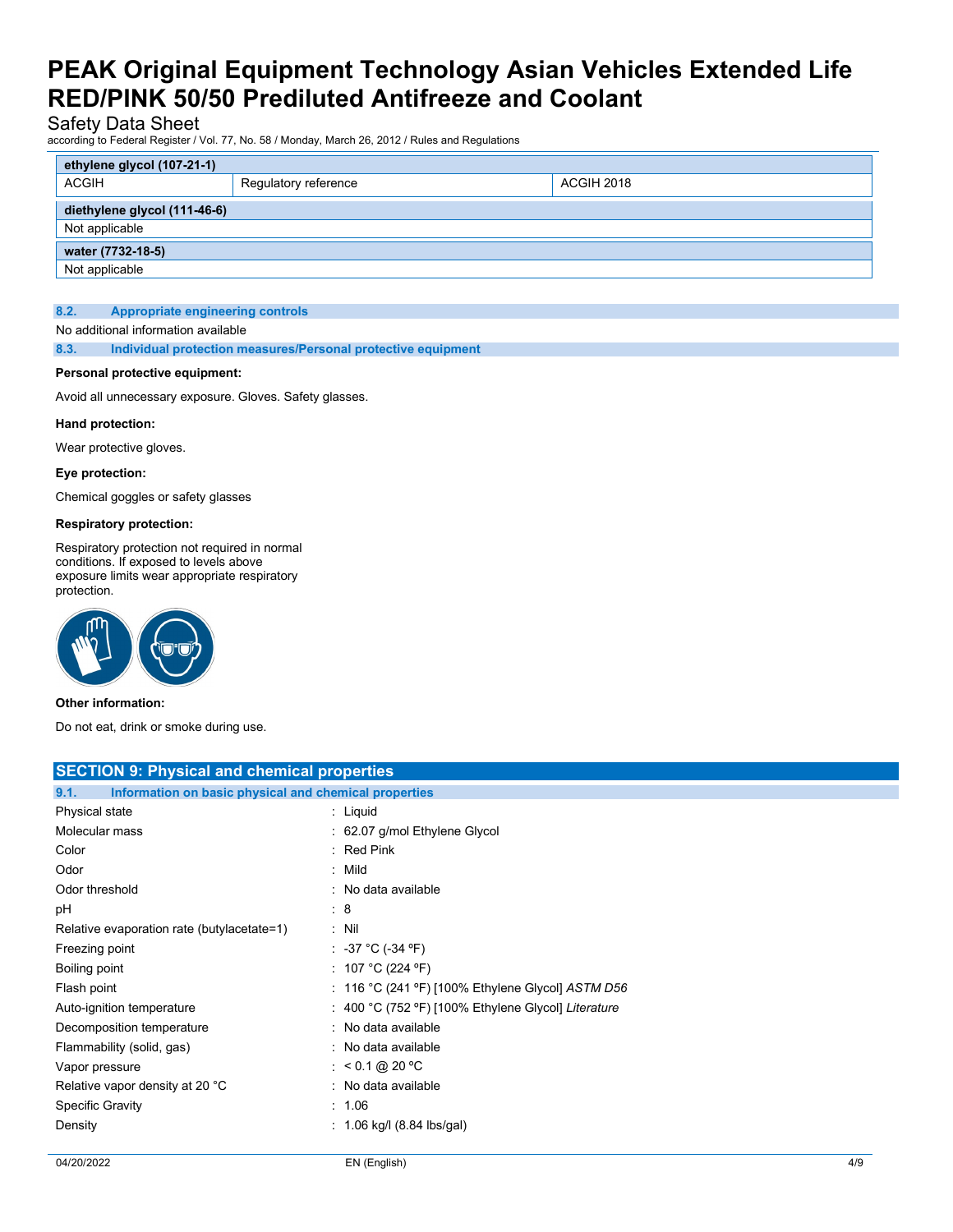Safety Data Sheet

according to Federal Register / Vol. 77, No. 58 / Monday, March 26, 2012 / Rules and Regulations

| : Water: Complete   |
|---------------------|
| : No data available |
| : No data available |
| : No data available |
| : No data available |
| : Not applicable    |
| : Not applicable.   |
| : Not applicable.   |
|                     |
|                     |

VOC content  $\qquad \qquad : \quad 0\%$ 

| <b>SECTION 10: Stability and reactivity</b>                                       |                                                                                                                                           |
|-----------------------------------------------------------------------------------|-------------------------------------------------------------------------------------------------------------------------------------------|
| 10.1.<br><b>Reactivity</b>                                                        |                                                                                                                                           |
| No dangerous reactions known under normal conditions of use.                      |                                                                                                                                           |
| 10.2.<br><b>Chemical stability</b>                                                |                                                                                                                                           |
| Stable.                                                                           |                                                                                                                                           |
| 10.3.<br><b>Possibility of hazardous reactions</b>                                |                                                                                                                                           |
| Hazardous polymerization will not occur.                                          |                                                                                                                                           |
| 10.4.<br><b>Conditions to avoid</b>                                               |                                                                                                                                           |
| Extremely high or low temperatures. Keep away from any flames or sparking source. |                                                                                                                                           |
| 10.5.<br><b>Incompatible materials</b>                                            |                                                                                                                                           |
| Keep away from strong acids, strong bases and oxidizing agents.                   |                                                                                                                                           |
| 10.6.<br><b>Hazardous decomposition products</b>                                  |                                                                                                                                           |
| alcohols. Carbon dioxide. Carbon monoxide. Fume. alcohols. Aldehydes. Ethers.     |                                                                                                                                           |
| <b>SECTION 11: Toxicological information</b>                                      |                                                                                                                                           |
| 11.1.<br>Information on toxicological effects                                     |                                                                                                                                           |
| Acute toxicity                                                                    | : Not classified                                                                                                                          |
| denatonium benzoate (3734-33-6)                                                   |                                                                                                                                           |
| LD50 oral rat                                                                     | 584 mg/kg (Rat, Literature study, Oral)                                                                                                   |
| LD50 dermal rabbit                                                                | > 2000 mg/kg (Rabbit, Literature study, Dermal)                                                                                           |
| ATE US (oral)                                                                     | 584 mg/kg bodyweight                                                                                                                      |
| ethylene glycol (107-21-1)                                                        |                                                                                                                                           |
| LD50 oral rat                                                                     | 7712 mg/kg bodyweight (according to BASF-internal standards, Rat, Male / female,<br>Experimental value, Aqueous solution, Oral, 7 day(s)) |
| LC50 inhalation rat (mg/l)                                                        | > 2.5 mg/l (6 h, Rat, Male / female, Experimental value, Inhalation (aerosol))                                                            |
| ATE US (oral)                                                                     | 500 mg/kg bodyweight                                                                                                                      |
| diethylene glycol (111-46-6)                                                      |                                                                                                                                           |
| LD50 oral rat                                                                     | 19600 mg/kg bodyweight (OECD 401: Acute Oral Toxicity, Rat, Male, Experimental value,<br>Oral)                                            |
| LD50 dermal rabbit                                                                | 11890 mg/kg (Rabbit, Dermal)                                                                                                              |
| LC50 inhalation rat (mg/l)                                                        | > 4.6 mg/l/4h (Other, 4 h, Rat, Weight of evidence)                                                                                       |
| ATE US (oral)                                                                     | 500 mg/kg bodyweight                                                                                                                      |
| ATE US (dermal)                                                                   | 11890 mg/kg bodyweight                                                                                                                    |
| Skin corrosion/irritation                                                         | Not classified                                                                                                                            |
|                                                                                   | pH: 8                                                                                                                                     |
| Serious eye damage/irritation                                                     | Not classified                                                                                                                            |
|                                                                                   | pH: 8                                                                                                                                     |
| Respiratory or skin sensitisation                                                 | Not classified                                                                                                                            |
| Germ cell mutagenicity                                                            | Not classified                                                                                                                            |
| Carcinogenicity                                                                   | Not classified                                                                                                                            |
| 04/20/2022                                                                        | EN (English)<br>5/9                                                                                                                       |
|                                                                                   |                                                                                                                                           |
|                                                                                   |                                                                                                                                           |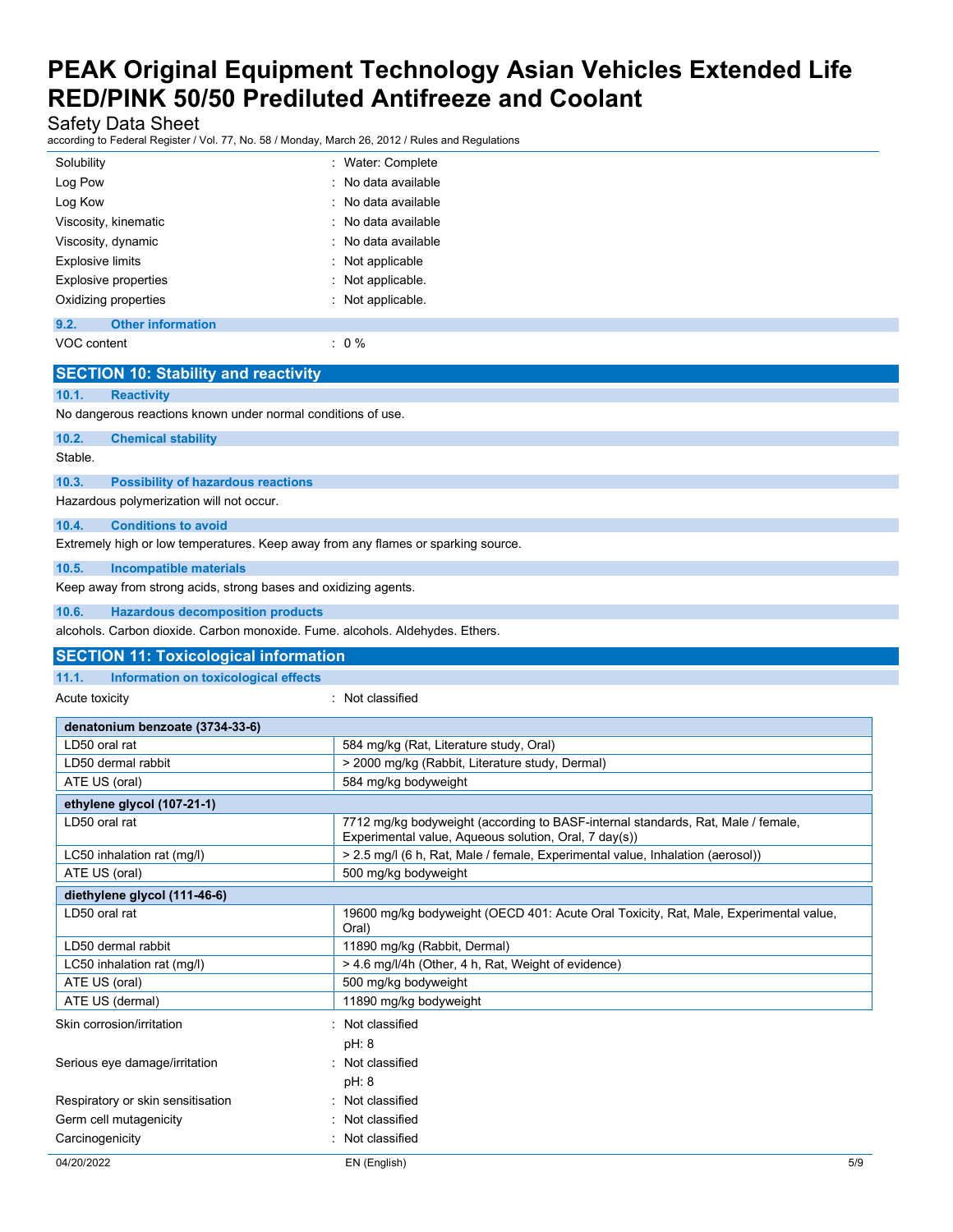Safety Data Sheet

according to Federal Register / Vol. 77, No. 58 / Monday, March 26, 2012 / Rules and Regulations

| Reproductive toxicity<br>STOT-single exposure          | : Not classified<br>: Not classified                                                                                                              |
|--------------------------------------------------------|---------------------------------------------------------------------------------------------------------------------------------------------------|
| STOT-repeated exposure                                 | : May cause damage to organs (kidneys) through prolonged or repeated exposure (oral).                                                             |
| Aspiration hazard                                      | : Not classified                                                                                                                                  |
| Potential adverse human health effects and<br>symptoms | : Based on available data, the classification criteria are not met.                                                                               |
| Symptoms/effects                                       | : Causes damage to organs (kidneys) Oral.                                                                                                         |
| Symptoms/effects after skin contact                    | : May cause moderate irritation.                                                                                                                  |
| Symptoms/effects after eye contact                     | : Direct contact with the eyes is likely to be irritating.                                                                                        |
| Symptoms/effects after ingestion                       | Swallowing a small quantity of this material will result in serious health hazard. The lethal dose<br>in humans is estimated to be 100 mL (3 oz). |

| <b>SECTION 12: Ecological information</b> |                                                                                                         |
|-------------------------------------------|---------------------------------------------------------------------------------------------------------|
| 12.1.<br><b>Toxicity</b>                  |                                                                                                         |
| Ecology - general                         | : No additional information available.                                                                  |
| denatonium benzoate (3734-33-6)           |                                                                                                         |
| LC50 fish 1                               | > 1,000.00 mg/l (96 h, Salmo gairdneri, Literature study)                                               |
| EC50 Daphnia 1                            | 13.00 mg/l (48 h, Daphnia magna, Literature study)                                                      |
| ethylene glycol (107-21-1)                |                                                                                                         |
| $LC50$ fish 1                             | 40,761.00 mg/l (96 h, Salmo gairdneri, Static system)                                                   |
| EC50 Daphnia 1                            | > 10,000.00 mg/l (24 h, Daphnia magna)                                                                  |
| diethylene glycol (111-46-6)              |                                                                                                         |
| LC50 fish 1                               | > 5,000.00 ppm (24 h, Carassius auratus)                                                                |
| EC50 Daphnia 1                            | > 10,000.00 mg/l (24 h, Daphnia magna)                                                                  |
| LC50 fish 2                               | 75,200.00 mg/l (Other, 96 h, Pimephales promelas, Flow-through system, Experimental value)              |
| EC50 Daphnia 2                            | > 10,000.00 mg/l (DIN 38412-11, 24 h, Daphnia magna, Static system, Fresh water,<br>Experimental value) |

### **12.2. Persistence and degradability**

| denatonium benzoate (3734-33-6) |                                                                                                         |  |
|---------------------------------|---------------------------------------------------------------------------------------------------------|--|
| Persistence and degradability   | Biodegradability in water: no data available. No (test) data on mobility of the substance<br>available. |  |
| ethylene glycol (107-21-1)      |                                                                                                         |  |
| Persistence and degradability   | Biodegradable in the soil. Readily biodegradable in water.                                              |  |
| Biochemical oxygen demand (BOD) | 0.47 g $O_2/g$ substance                                                                                |  |
| Chemical oxygen demand (COD)    | 1.24 g $O_2/g$ substance                                                                                |  |
| <b>ThOD</b>                     | 1.29 g $O_2/g$ substance                                                                                |  |
| BOD (% of ThOD)                 | 0.36                                                                                                    |  |
| diethylene glycol (111-46-6)    |                                                                                                         |  |
| Persistence and degradability   | Biodegradable in the soil. Biodegradable in water.                                                      |  |
| Biochemical oxygen demand (BOD) | 0.02 g $O_2/g$ substance                                                                                |  |
| Chemical oxygen demand (COD)    | 1.51 g $O_2/g$ substance                                                                                |  |
| <b>ThOD</b>                     | 1.51 g $O_2/g$ substance                                                                                |  |
| BOD (% of ThOD)                 | 0.02                                                                                                    |  |

| 12.3.   | <b>Bioaccumulative potential</b> |                        |
|---------|----------------------------------|------------------------|
|         | denatonium benzoate (3734-33-6)  |                        |
| Log Pow |                                  | 1.78 (Estimated value) |
|         |                                  |                        |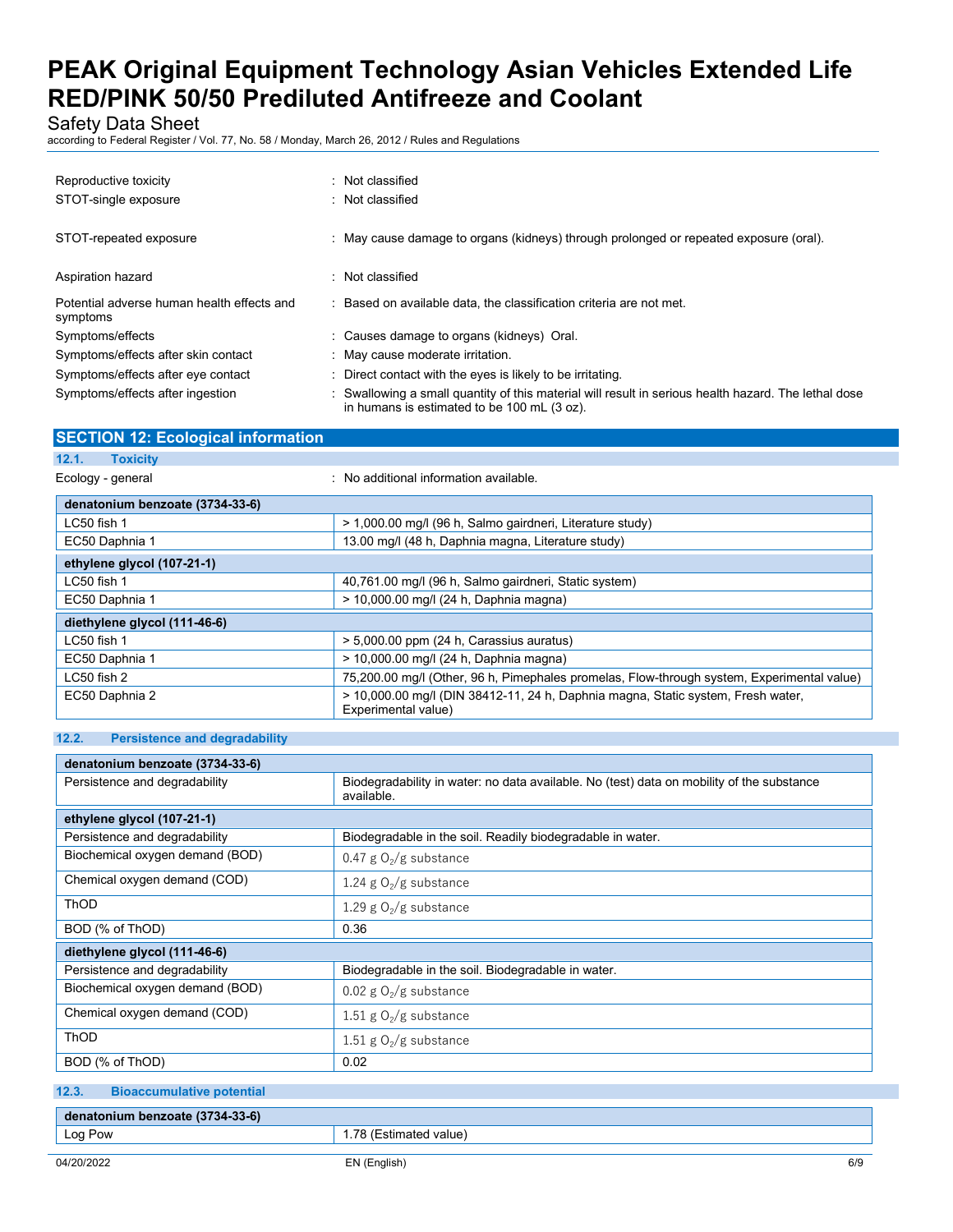### Safety Data Sheet

according to Federal Register / Vol. 77, No. 58 / Monday, March 26, 2012 / Rules and Regulations

| denatonium benzoate (3734-33-6) |                                                                                                  |
|---------------------------------|--------------------------------------------------------------------------------------------------|
| Bioaccumulative potential       | Low potential for bioaccumulation (Log Kow $<$ 4).                                               |
| ethylene glycol (107-21-1)      |                                                                                                  |
| BCF fish 1                      | 10.00 (72 h, Leuciscus idus)                                                                     |
| BCF other aquatic organisms 1   | 0.21 - 0.6 (Procambarus sp., Chronic)                                                            |
| BCF other aquatic organisms 2   | 190.00 (24 h, Algae)                                                                             |
| Log Pow                         | -1.34 (Experimental value)                                                                       |
| Bioaccumulative potential       | Not bioaccumulative.                                                                             |
| diethylene glycol (111-46-6)    |                                                                                                  |
| BCF fish 1                      | 100.00 (Other, 3 day(s), Leuciscus melanotus, Static system, Fresh water, Experimental<br>value) |
| Log Pow                         | -1.98 (Calculated, Other)                                                                        |
| Bioaccumulative potential       | Not bioaccumulative.                                                                             |

#### **12.4. Mobility in soil**

| denatonium benzoate (3734-33-6)       |                                                        |  |
|---------------------------------------|--------------------------------------------------------|--|
| Ecology - soil                        | No (test) data on mobility of the substance available. |  |
| ethylene glycol (107-21-1)            |                                                        |  |
| Surface tension                       | 48.00 mN/m (20 $^{\circ}$ C)                           |  |
| Ecology - soil                        | No (test)data on mobility of the substance available.  |  |
| diethylene glycol (111-46-6)          |                                                        |  |
| Surface tension                       | $0.05$ N/m                                             |  |
| Log Koc                               | 0.00 (log Koc, SRC PCKOCWIN v1.66, Calculated value)   |  |
| Ecology - soil                        | Highly mobile in soil.                                 |  |
|                                       |                                                        |  |
| 12.5.<br><b>Other adverse effects</b> |                                                        |  |

Effect on the ozone layer **interest on the ozone layer** : No known effect on the ozone layer

Other information **in the environment.** Avoid release to the environment.

| <b>SECTION 13: Disposal considerations</b> |                                                                                                                                                |  |
|--------------------------------------------|------------------------------------------------------------------------------------------------------------------------------------------------|--|
| 13.1.<br><b>Waste treatment methods</b>    |                                                                                                                                                |  |
| Product/Packaging disposal recommendations | Dispose of contents/container to appropriate waste disposal facility, in accordance with<br>local/regional/national/international regulations. |  |
| Ecology - waste materials                  | : Avoid release to the environment.                                                                                                            |  |

## **SECTION 14: Transport information**

### **Department of Transportation (DOT)**

In accordance with DOT

**Non Bulk (in quantities under 5,000 lbs in any one inner package):** Not regulated by the US DOT

**Bulk (in quantities 5,000 lbs or over in any one inner package):**

| Transport document description | UN3082 Environmentally hazardous substances, liquid, n.o.s. (Ethylene Glycol), 9, III |
|--------------------------------|---------------------------------------------------------------------------------------|
| UN-No.(DOT)                    | : UN3082                                                                              |
| Proper Shipping Name (DOT)     | : Environmentally hazardous substances, liquid, n.o.s.                                |
|                                | Ethylene Glycol                                                                       |
| Class (DOT)                    | $\div$ 9 - Class 9 - Miscellaneous hazardous material 49 CFR 173.140                  |
| Packing group (DOT)            | : III - Minor Danger                                                                  |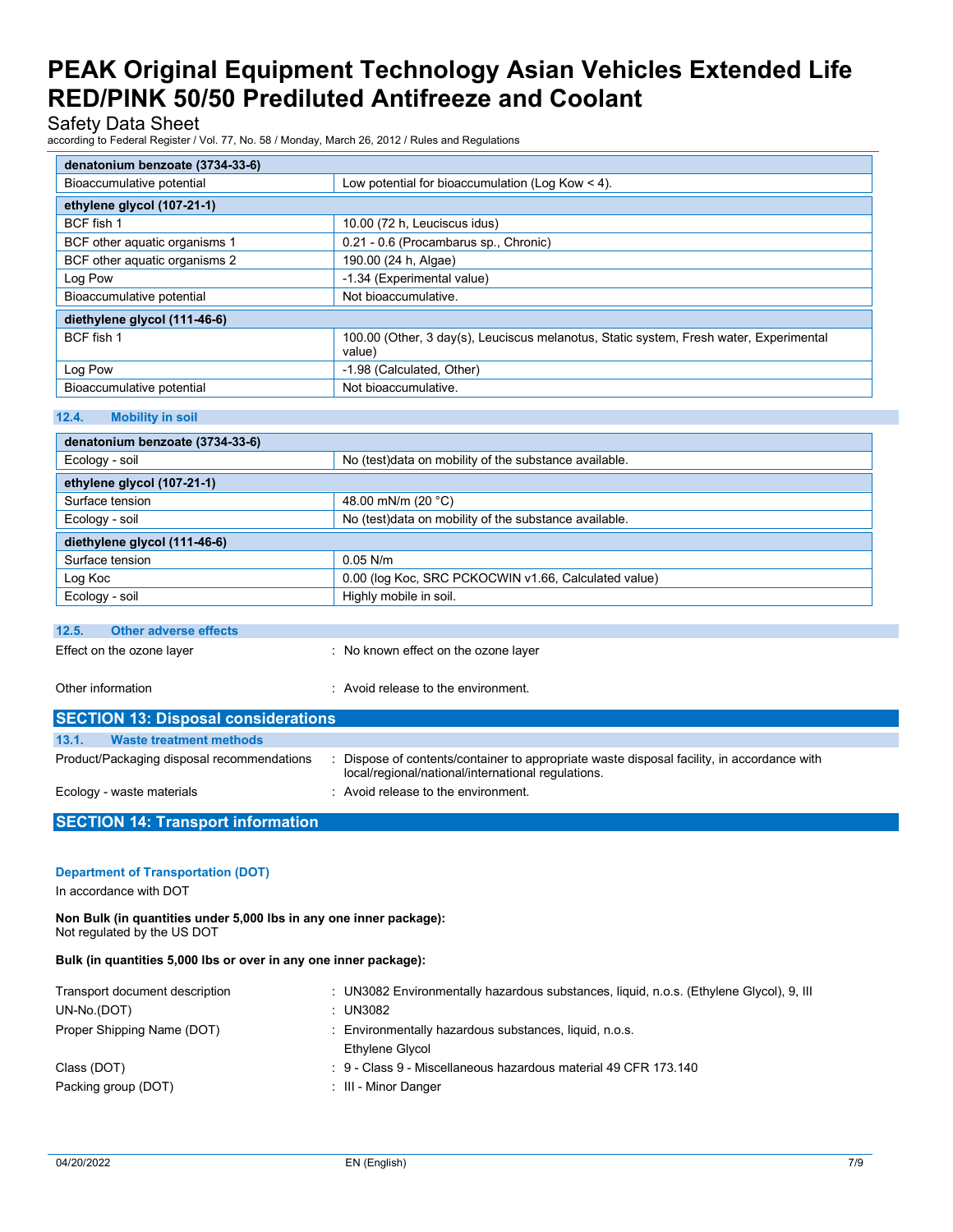Safety Data Sheet

according to Federal Register / Vol. 77, No. 58 / Monday, March 26, 2012 / Rules and Regulations

| according to Federal Register / Vol. 77, No. 58 / Monday, March 26, 2012 / Rules and Regulations |                                                                                                            |
|--------------------------------------------------------------------------------------------------|------------------------------------------------------------------------------------------------------------|
| Hazard labels (DOT)                                                                              | : 9 - Class 9 (Miscellaneous dangerous materials)                                                          |
| DOT Packaging Non Bulk (49 CFR 173.xxx)                                                          | : 203                                                                                                      |
| DOT Packaging Bulk (49 CFR 173.xxx)                                                              | : 241                                                                                                      |
| <b>DOT Symbols</b>                                                                               | : G - Identifies PSN requiring a technical name                                                            |
| DOT Packaging Exceptions (49 CFR 173.xxx)                                                        | : 155                                                                                                      |
| DOT Quantity Limitations Passenger aircraft/rail : No limit<br>(49 CFR 173.27)                   |                                                                                                            |
| DOT Quantity Limitations Cargo aircraft only (49 : No limit<br>CFR 175.75)                       |                                                                                                            |
| DOT Vessel Stowage Location                                                                      | : A - The material may be stowed "on deck" or "under deck" on a cargo vessel and on a<br>passenger vessel. |
| Other information                                                                                | : No supplementary information available.                                                                  |
| <b>Transportation of Dangerous Goods</b>                                                         |                                                                                                            |
| Refer to current TDG Canada for further Canadian regulations                                     |                                                                                                            |
|                                                                                                  |                                                                                                            |
| <b>Transport by sea</b><br>In accordance with IMDG / IMO                                         |                                                                                                            |
| Proper Shipping Name (IMDG)                                                                      | : Not regulated by IMDG (in quantites under 5,000 lbs in any one inner package)                            |
| <b>Air transport</b><br>In accordance with IATA / ICAO                                           |                                                                                                            |
| Proper Shipping Name (IATA)                                                                      | : Not regulated by IATA (in quantites under 5,000 lbs in any one inner package)                            |
| <b>SECTION 15: Regulatory information</b>                                                        |                                                                                                            |

**15.1. US Federal regulations**

| PEAK Original Equipment Technology Asian Vehicles Extended Life RED/PINK 50/50 Prediluted Antifreeze and Coolant                                 |                                                                                                                                          |  |
|--------------------------------------------------------------------------------------------------------------------------------------------------|------------------------------------------------------------------------------------------------------------------------------------------|--|
| <b>EPA TSCA Regulatory Flag</b>                                                                                                                  | Toxic Substances Control Act (TSCA): The intentional ingredients of this<br>product are listed                                           |  |
|                                                                                                                                                  |                                                                                                                                          |  |
| denatonium benzoate (3734-33-6)                                                                                                                  |                                                                                                                                          |  |
| Listed on the United States TSCA (Toxic Substances Control Act) inventory                                                                        |                                                                                                                                          |  |
| ethylene glycol (107-21-1)                                                                                                                       |                                                                                                                                          |  |
| Listed on the United States TSCA (Toxic Substances Control Act) inventory<br>Subject to reporting requirements of United States SARA Section 313 |                                                                                                                                          |  |
| EPA TSCA Regulatory Flag                                                                                                                         | T - T - indicates a substance that is the subject of a Section 4 test rule under TSCA.                                                   |  |
| <b>CERCLA RQ</b>                                                                                                                                 | $5000$ $lb(s)$                                                                                                                           |  |
| SARA Section 311/312 Hazard Classes                                                                                                              | Refer to Section 2 for the OSHA hazard classification<br>Ethylene glycol is subject to Tier I and/or Tier II annual inventory reporting. |  |
| SARA Section 313 - Emission Reporting                                                                                                            | Ethylene glycol is subject to Form R Reporting requirements.                                                                             |  |
| diethylene glycol (111-46-6)                                                                                                                     |                                                                                                                                          |  |
| Listed on the United States TSCA (Toxic Substances Control Act) inventory                                                                        |                                                                                                                                          |  |
| water (7732-18-5)                                                                                                                                |                                                                                                                                          |  |
| Listed on the United States TSCA (Toxic Substances Control Act) inventory                                                                        |                                                                                                                                          |  |
|                                                                                                                                                  |                                                                                                                                          |  |

**15.2. International regulations**